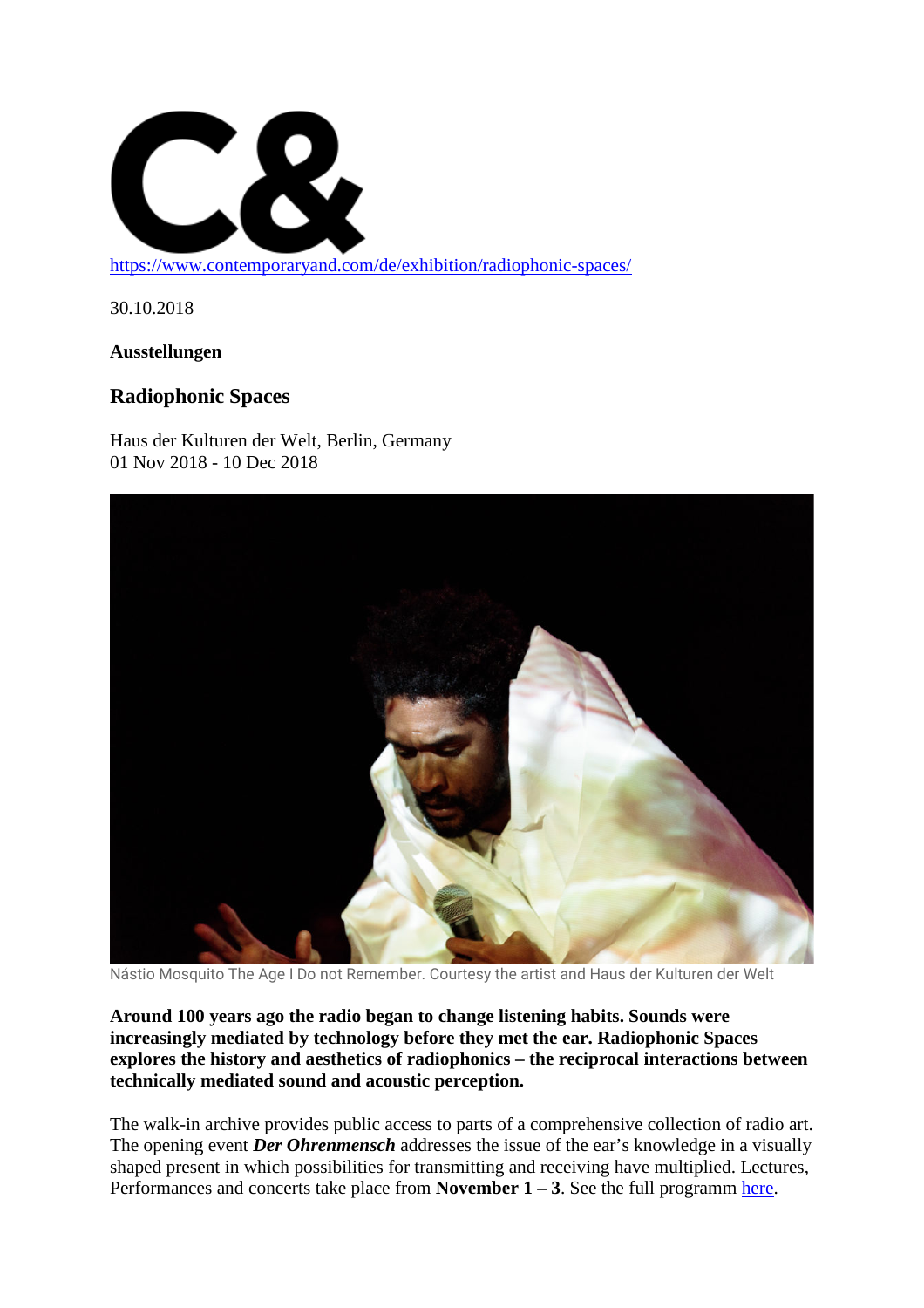The more than 200 works from the history of radio art which can be experienced at the HKW include pieces from Orson Welles, Bertolt Brecht, John Cage, and Friederike Mayröcker, through to Natascha Sadr Haghighian and Rimini Protokoll. An interactive headphone system will enable visitors to individually explore the archive in HKW's foyer. The audio material is organized into a total of 13 thematic areas. Digital reference works offer the possibility to find out more about the works' production and cultural-historical backgrounds and the interconnections of radio art. The three-day opening event *Der Ohrenmensch* addresses knowledge questions around the concept of radiophonics. There will be a special focus on the effects of digitalization on the relationship be- tween transmitter and receiver. In concerts, joint explorations of the walk-in radio archive and a Radiophonic Funkkolleg (Radio College), artists and researchers will look for aesthetic, technical, and political possibilities for action in radiophonic space. Thus, for example, the historian of science **Lino Camprubí** will explore radio technology as a means for positioning and measuring in the Mediterranean, the sound artist **Marie Guérin** will enter into dialog with historical sound recordings, and the artist **Emeka Ogboh** will bring together the sound landscapes of Lagos and Berlin in HKW's auditori- um.

Throughout the entire course of Radiophonic Spaces, artists, researchers, musicians, radio producers, and students will be invited to the walk-in radio archive to present and discuss their perspective on radio, radiophonics, and the works gathered together in the archive in presentations, performances, talks, and workshops. Guests include the musicologist **Camilla Bork**, the artist and radio producer **Anna Bromley**, **Walter Filz** (SWR), **Marcus Gammel** (Deutschlandfunk Kultur), the artist **Anton Kats**, the radio activist **Diana McCarty** (reboot.fm), **Nathalie Singer** (Bauhaus-University Weimar), and many more.

**Radiophonic Spaces** with works from **Ammer & Console, Alessandro Bosetti, Andrea Cohen & Diego Losa, John Cage, Ferdinand Kriwet, Christina Kubisch, Friederike Mayröcker, Michaela Melián, László Moholy-Nagy, Kaye Mortley, Olaf Nicolai, Georges Perec, Paul Plamper, Milo Rau, Carl Sagan, Natascha Sadr Haghighian, Eran Schaerf, Dziga Vertov, Ror Wolf,** and others.

*Der Ohrenmensch* with contributions from **ARK (Johannes Ismaiel-Wendt, Sebastian Kunas, Malte Pelleter), Nathalie Anguezomo Mba Bikoro and Gilles Aubry, Hermann Bohlen, Lino Camprubí, Cevdet Erek, Wolfgang Ernst, Beatriz Ferreyra, Marie Guérin, Wolfgang Hagen, Alexandra Hui, Hassan Khan, Sebastian Kunas, Verena Kuni, Aurélie Nyirabikali Lierman, Flora Lysen, Stefan Maier, Mara Mills, Nástio Mosquito, Marko Peljhan, Marina Rosenfeld, Viktoria Tkaczyk, Zoran Terzić, Sarah Washington, Anna Zett, Elisabeth Zimmermann**, and others.

*Radiophonic Spaces is a project by the chair of Experimental Radio at Bauhaus-Universität Weimar as part of Radiophonic Cultures (SNSF Sinergia Research Project) in cooperation with HKW and Museum Tinguely, Basel. The walk-in radio archive will be shown in the Museum Tinguely from Oct 23, 2018 – Jan 27, 2019 and in the University Library Weimar from July 26 – Sep 19, 20 19.*

*The walk-in radio archive Radiophonic Spaces was conceived by Nathalie Singer(Professor for Experi- mental Radio, Bauhaus-University Wemar) in collaboration with a team of radio experts.*

*Co-organizer: Deutschlandfunk Kultur, Südwestrundfunk (SWR), Westdeutscher Rundfunk (WDR). With the kind support of international broadcasters and radio archives.*